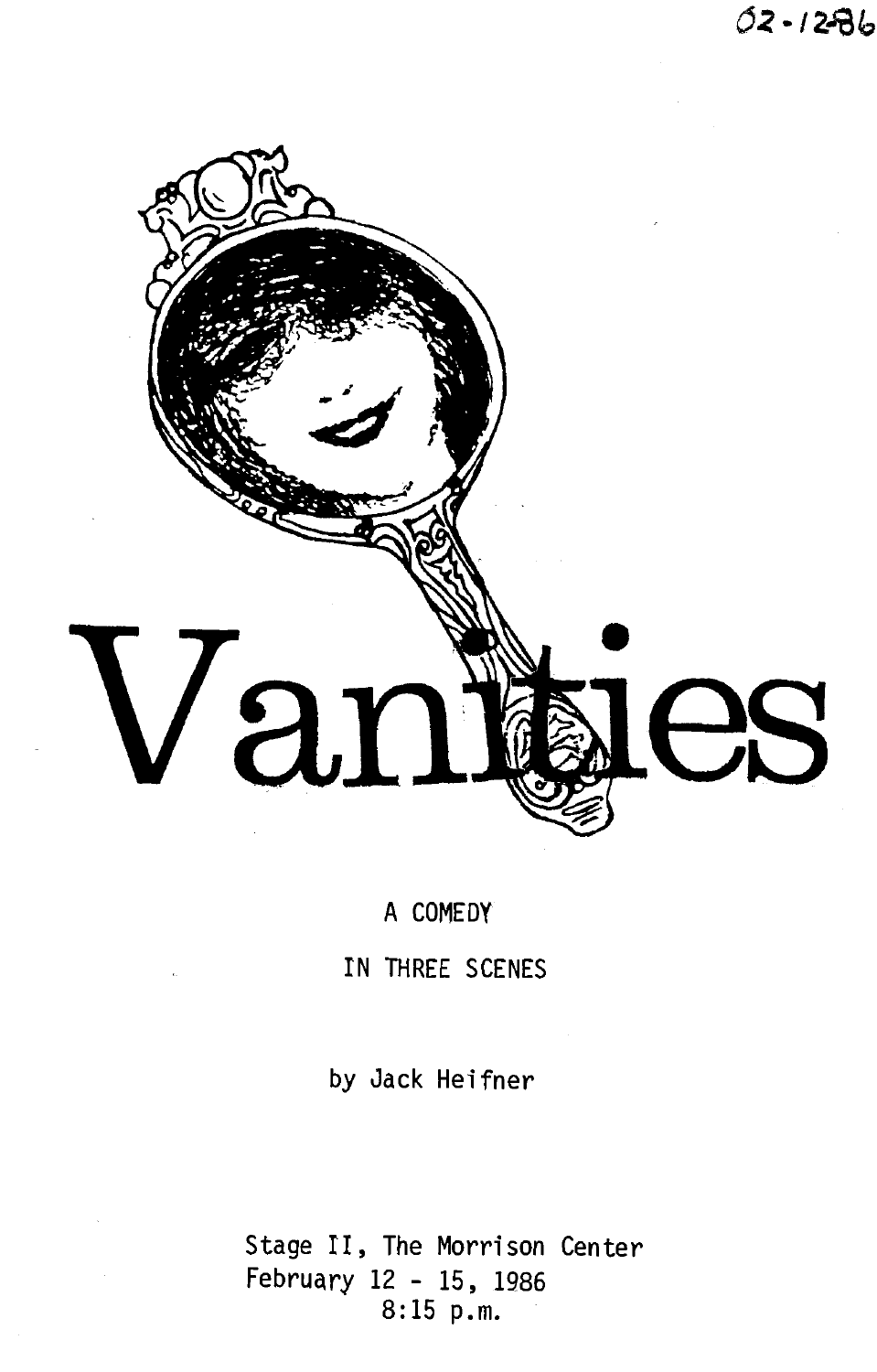### BOISE STATE UNIVERSITY DEPARTMENT OF THEATRE ARTS

# VANITIES<br>by Jack Heifner

# CAST

| Joanne Holly Holsinger          |  |
|---------------------------------|--|
| Kathy Heather Nisbett           |  |
| Mary Camille Pavesic            |  |
| Voice of Principal Nancy Berger |  |

- SCENE 1: A Gymnasium Fall, 1963
- SCENE 2: A Sorority House Spring, 1968
- SCENE 3: The Garden of an Apartment Summer, 1974

There will be two ten minute intermissions.

Produced by special arrangement with Samuel French, Inc.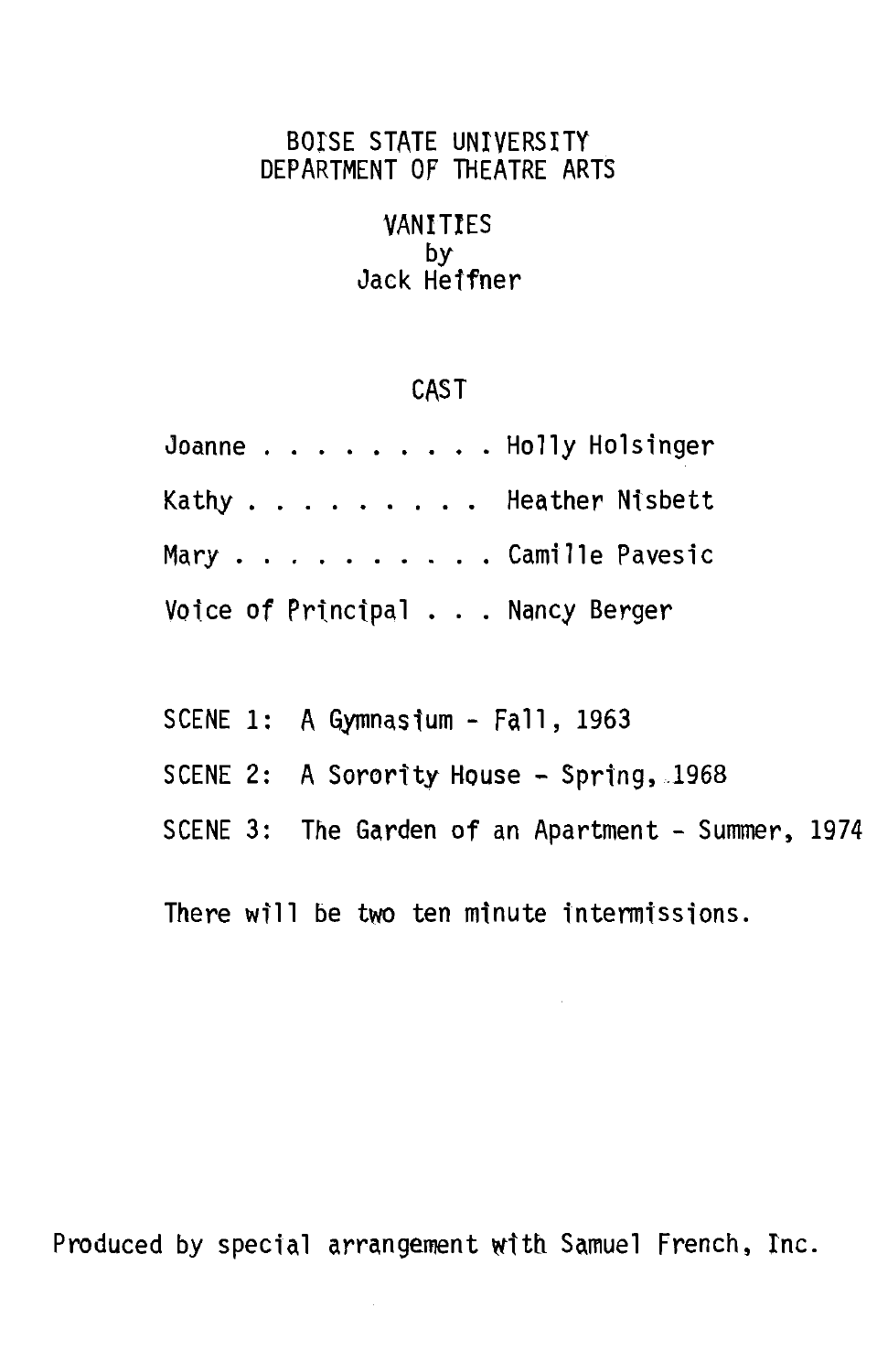$\mathcal{L}_{\mathcal{A}}$  is a simple point of the set of the set of the set of the set of the set of the set of the set of the set of the set of the set of the set of the set of the set of the set of the set of the set of the set o

. The constraints of the constraints of the constraints of the constraints of the constraints of the constraints of the constraints of the constraints of the constraints of the constraints of the constraints of the constr

## المتقرب الأقاعات المراقب والمتحدث المتعاقبات المتعلقين

 $\mathcal{L}_{\mathcal{A}}$  and the contribution of the contribution of the contribution of the contribution of  $\mathcal{A}$ 

 $\mathcal{A}^{\mathcal{A}}_{\mathcal{A}}$  , where  $\mathcal{A}^{\mathcal{A}}_{\mathcal{A}}$  , and  $\mathcal{A}^{\mathcal{A}}_{\mathcal{A}}$ 

 $\mathcal{L}^{\mathcal{L}}(\mathcal{L}^{\mathcal{L}})$  and  $\mathcal{L}^{\mathcal{L}}(\mathcal{L}^{\mathcal{L}})$  and  $\mathcal{L}^{\mathcal{L}}(\mathcal{L}^{\mathcal{L}})$  and  $\mathcal{L}^{\mathcal{L}}(\mathcal{L}^{\mathcal{L}})$  $\label{eq:Ricci} \mathcal{L}(\mathbf{X}) = \mathcal{L}(\mathbf{X}) \mathcal{L}(\mathbf{X}) = \mathcal{L}(\mathbf{X})$ 

 $\mathcal{L}^{\text{max}}_{\text{max}}$  and  $\mathcal{L}^{\text{max}}_{\text{max}}$  $\label{eq:2.1} \mathcal{L}_{\mathcal{A}}(\mathcal{A})=\mathcal{L}_{\mathcal{A}}(\mathcal{A})\mathcal{L}_{\mathcal{A}}(\mathcal{A})\mathcal{A}(\mathcal{A})\mathcal{A}(\mathcal{A})\mathcal{A}(\mathcal{A})\mathcal{A}(\mathcal{A})\mathcal{A}(\mathcal{A})\mathcal{A}(\mathcal{A})\mathcal{A}(\mathcal{A})\mathcal{A}(\mathcal{A})\mathcal{A}(\mathcal{A})\mathcal{A}(\mathcal{A})\mathcal{A}(\mathcal{A})\mathcal{A}(\mathcal{A})\mathcal{A}(\mathcal{A})\$ 

 $\label{eq:2.1} \mathcal{L}^{\mathcal{A}}(\mathcal{A})=\mathcal{L}^{\mathcal{A}}(\mathcal{A})\mathcal{A}^{\mathcal{A}}(\mathcal{A})=\mathcal{L}^{\mathcal{A}}(\mathcal{A})\mathcal{A}^{\mathcal{A}}(\mathcal{A})$  $\label{eq:1.1} \frac{1}{2} \left( \frac{1}{2} \left( \frac{1}{2} \right) \left( \frac{1}{2} \right) \right) \left( \frac{1}{2} \left( \frac{1}{2} \right) \right) \left( \frac{1}{2} \left( \frac{1}{2} \right) \right) \left( \frac{1}{2} \left( \frac{1}{2} \right) \right) \left( \frac{1}{2} \right) \left( \frac{1}{2} \right) \left( \frac{1}{2} \right) \left( \frac{1}{2} \right) \left( \frac{1}{2} \right) \left( \frac{1}{2} \right) \left( \frac{1}{2$ 

 $\mathcal{L}(\mathbf{a})$  and  $\mathcal{L}(\mathbf{a})$  and  $\mathcal{L}(\mathbf{a})$  and

 $\label{eq:2} \mathbf{v}_\mathbf{u}(\mathbf{u},\mathbf{v}) = \mathbf{v}_\mathbf{u}(\mathbf{v},\mathbf{v}) = \mathbf{v}_\mathbf{u}(\mathbf{v},\mathbf{v}) = \mathbf{v}_\mathbf{u}(\mathbf{v},\mathbf{v}) = \mathbf{v}_\mathbf{u}(\mathbf{v},\mathbf{v}) = \mathbf{v}_\mathbf{u}(\mathbf{v},\mathbf{v}) = \mathbf{v}_\mathbf{u}(\mathbf{v},\mathbf{v}) = \mathbf{v}_\mathbf{u}(\mathbf{v},\mathbf{v}) = \mathbf{v}_\mathbf{u}(\$